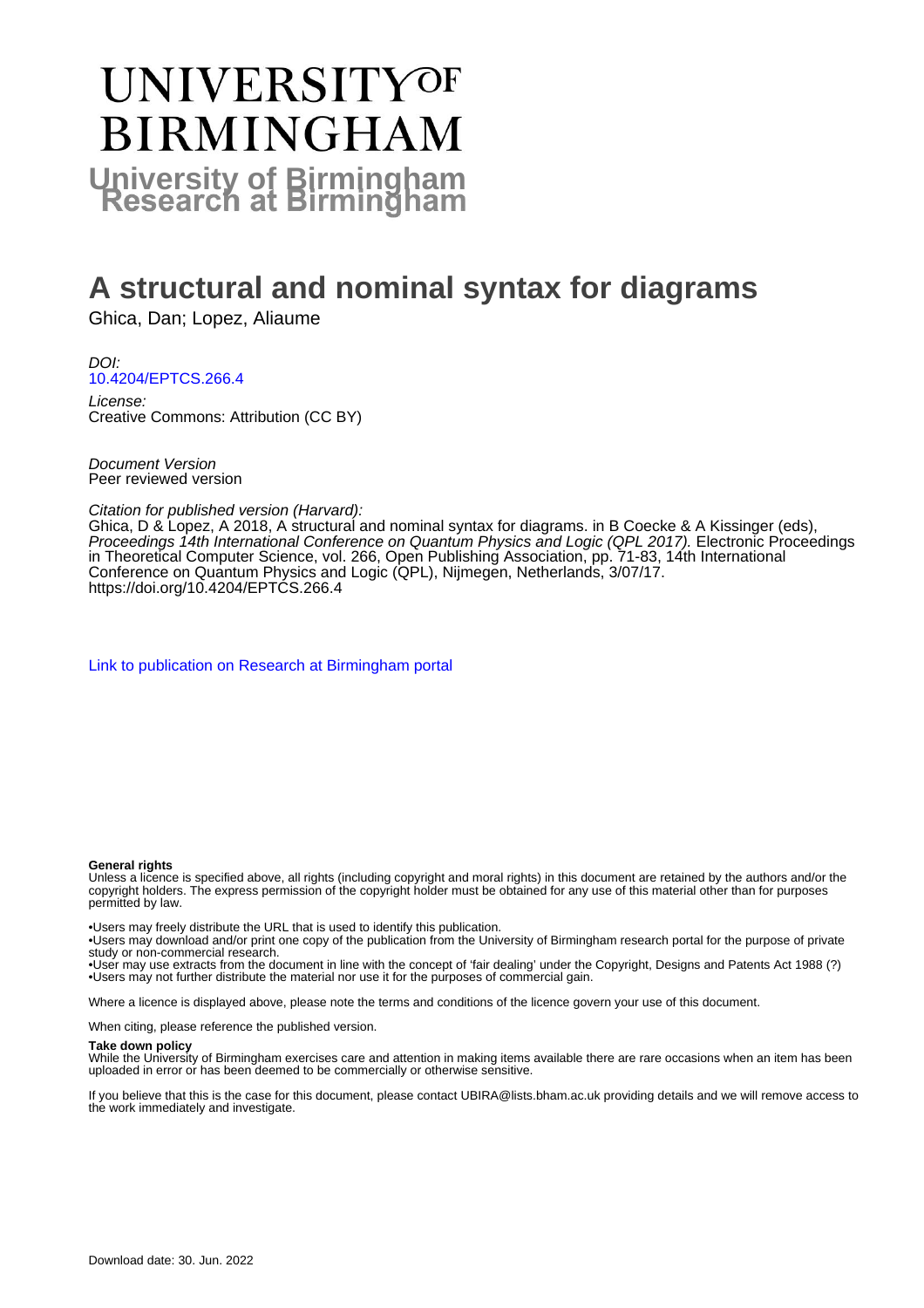## A structural and nominal syntax for diagrams

Dan R. Ghica University of Birmingham

Aliaume Lopez ENS Cachan, Université Paris-Saclay

The correspondence between monoidal categories and graphical languages of diagrams has been studied extensively, leading to applications in quantum computing and communication, systems theory, circuit design and more. From the categorical perspective, diagrams can be specified using (name-free) combinators which enjoy elegant equational properties. However, conventional notations for diagrammatic structures, such as hardware description languages (VHDL, VERILOG) or graph languages (DOT), use a different style, which is flat, relational, and reliant on extensive use of names (labels). Such languages are not known to enjoy nice syntactic equational properties. However, since they make it relatively easy to specify (and modify) arbitrary diagrammatic structures they are more popular than the combinator style. In this paper we show how the two approaches to diagram syntax can be reconciled and unified in a way that does not change the semantics and the existing equational theory. Additionally, we give sound and complete equational theories for the combined syntax.

## 1 Specifying graphs

Graphs and their visual representations (diagrams) are an appealing way of describing many kinds of systems, in particular circuits. Work originated in the study of quantum computation [\[1\]](#page-12-0) has exploited the connection between various classes of graphs and monoidal categories, going back to the seminal work of Joyal and Street [\[14\]](#page-13-0), to add a layer of structure which makes reasoning about and with diagrams not just intuitive but also mathematically rigorous. Subsequently this connection was extended in many surprising and interesting directions, from computational linguistics [\[17\]](#page-13-1), to modelling signal flow [\[4\]](#page-13-2) and synchronous [\[9\]](#page-13-3) or asynchronous [\[8\]](#page-13-4) circuits. New automated reasoning tools based on diagrams, rather than the usual linear algebraic syntax, are a particularly exciting development (see <http://globular.science/>). This convenient and elegant interplay between the dual categorical and diagrammatic methods are by now a mature and rich area of research [\[18\]](#page-13-5).

Although these developments convincingly establish the usefulness of categorical diagrammatics in reasoning about many kinds of systems, we note that little has been suggested in terms of a workable syntax which is conceptually compatible with it, but also with conventional notations, which are unstructured and relational. Examples of the latter are hardware description languages such as VERILOG and VHDL, or graph languages such as DOT (see <http://www.graphviz.org/>). Indeed, in the literature the categorical combinators are usually taken as an implicit diagram syntax. Whereas such a syntax is expressive enough to describe the desired classes of graphs, it is often not as convenient as the alternatives. Although categorical combinators can be elegant and succinct in certain situation, *point-free* languages of combinators generally hold little appeal as concrete syntax (e.g. APL).

Conventional diagram syntax lacks structure. It is a "flat" relational description of the graph. Whereas the categorical combinators are name-free, conventional syntax uses an abundance of names, for nodes and sometimes even for edges. Although these languages are widely used, they are broadly considered both inelegant and unwieldy, and purely structural alternatives have been proposed [\[2\]](#page-12-1).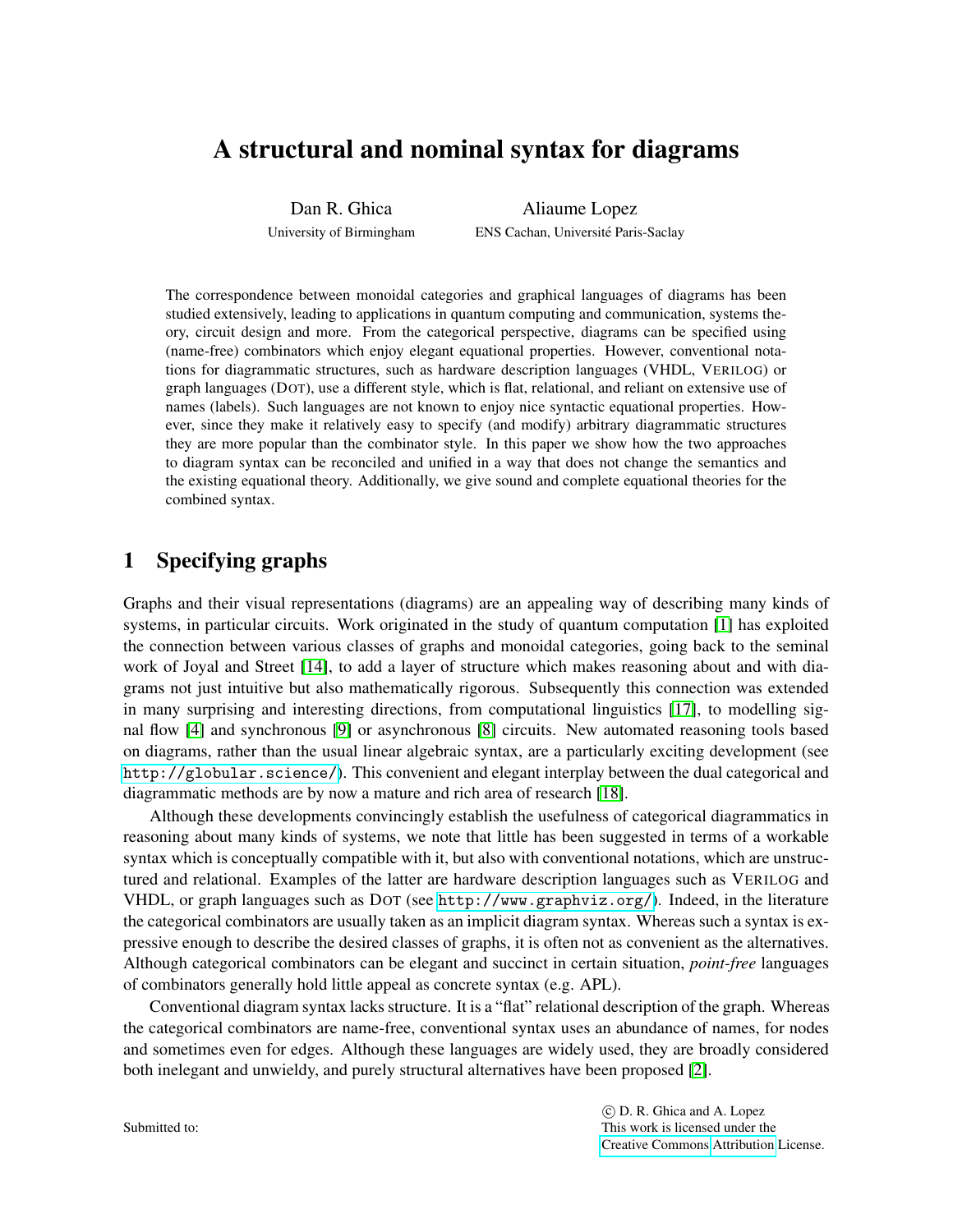Before diving into technicalities let us consider a simple motivating example. Consider the diagram below, consisting of two components *f* and *g*, the first with one input and three outputs and second with three inputs and one output, connected in the obvious way:



In the categorical, combinator-style, specification such a diagram would be succinctly written as the *composition f*;  $g: 1 \rightarrow 1$ , of  $f: 1 \rightarrow 3$  and  $g: 3 \rightarrow 1$ . A VHDL-style description would look more verbose: module  $fg(input u; output v)$ 

```
begin the contract of \frac{1}{2}
```

```
component f(input x1; output y1, y2, y3); 3
component g(input z1, z2, z3; output t1); \frac{4}{3}wire y1, z1; wire y2, z2; wire y3, z3; wire u, x1; wire t1, v;
end the contract of \sim
```
This is the diagram annotated with all the names used above:



In highly structured diagrams the categorical notation is concise and elegant. However, realistic circuits may also use arbitrary connections. Consider a variation of the circuit above:



The flat description can be adjusted to cope with arbitrary connector reassignments:

```
1 module fg(input u1, u2; output v1, v2)
2 begin
3 component f(input x1; output y1, y2, y3);
4 component g(input z1, z2, z3; output t1);
```

```
5 wire y1, z1; wire y3, z3; wire y2, v2; wire u2, z2; wire u1, x1; wire t1, v1;
6 end
```
The categorical style description is now more intricate, requiring a mix of sequential (;) and parallel (*tensor*, ⊗) composition along with the use of *structural* combinators such as the single connector (*identity*, *i*) and crossing connector (*symmetry*,  $\gamma$ ): ( $f \otimes i$ );( $i \otimes \gamma \otimes i$ );( $i \otimes \gamma \otimes i$ );( $g \otimes i$ ).

The combinator-style variable-free syntax is appealing for highly structured diagrams and awkward for arbitrary ones, whereas the flat and unstructured syntax seems useful in the case of unstructured and unnecessarily verbose for structured graphs. Without advocating one style or the other, in this paper we present a syntax which shows that the two are compatible. Our contributions are therefore as follows:

1. Preserving and extending the equational theory.

- 2. Possibly eliminating the need for structural combinators.
- 3. Preserving and conserving the expressiveness of the underlying diagrams.
- 4. Reasoning equationally in the new syntax.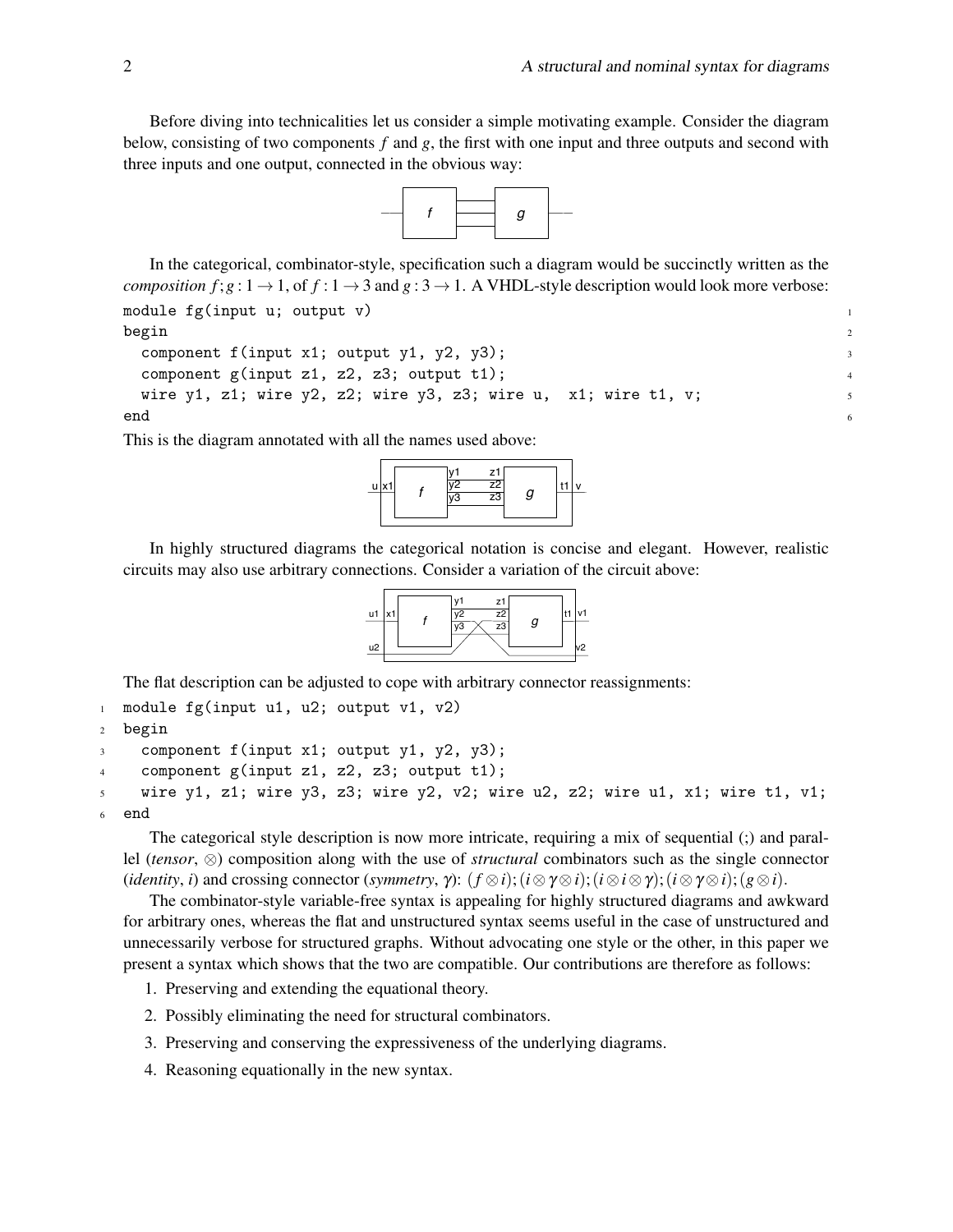$$
\begin{array}{c|c|c|c|c|c|c} \hline x & -|x+y:0 \rightarrow 1 \mid x \leq x & -|x+y:1 \rightarrow 0 \mid x \leq x & -|-k \mid x \rightarrow n \mid \emptyset \\ \hline \hline \Gamma \cup \Delta \vdash M : m_1 \rightarrow m_2 \mid \leq & \Gamma' \mid \Delta' \vdash N : n_1 \rightarrow n_2 \mid \leq' \\ \hline \hline \Gamma \uplus \Gamma' \mid \Delta \uplus \Delta' \vdash M; N : m_1 \rightarrow n_2 \mid \leq \cup \leq' \cup ((\Gamma \uplus \Delta) \times (\Gamma' \uplus \Delta')) & m_2 = n_1 \\ \hline \hline \Gamma \mid \Delta \vdash M : m_1 \rightarrow m_2 \mid \leq & \Gamma' \mid \Delta' \vdash N : n_1 \rightarrow n_2 \mid \leq' \\ \hline \hline \Gamma \uplus \Gamma' \mid \Delta \uplus \Delta' \vdash M \otimes N : m_1 + n_1 \rightarrow m_2 + n_2 \mid \leq \cup \leq' ] \\ \hline \Gamma \mid \Delta \vdash M : m_1 \rightarrow m_2 \mid \leq & [\leq \cup \{(x, y)\}] \text{ is a partial order} \\ \hline \Gamma \mid \Delta \vdash M : m_1 \rightarrow m_2 \mid \leq \cup \{(x, y)\} ] & & \Gamma, x \mid \Delta, y \vdash M : m_1 \rightarrow m_2 \mid \leq & x \leq y \\ \hline \Gamma \mid \Delta \vdash \overline{xy}.M : m_1 \rightarrow m_2 \mid \leq \setminus \{x, y\} \end{array}
$$

<span id="page-3-0"></span>Figure 1: Uniflow diagrams typing rules

#### 2 Uniflow diagrams

A PROP (abbreviation of *products and permutations*) is a strict symmetric monoidal category where every object is a natural number [\[11\]](#page-13-6). We give a graph semantics of PROPs based on Kissinger's *framed point graphs* [\[15\]](#page-13-7). Let a labelled directed acyclic graph (DAG) be a DAG (*V*,*E*) equipped with a partial injection  $f: V \to L$  and a relation  $E \subseteq V^2$  such that the transitive and reflexive closure of E is a partial order on *V*. Let a labelled interfaced DAG (LIDAG) be a labelled DAG with two distinguished lists of unlabelled nodes representing the "input" and "output" ports. Unlabelled nodes are called *wire nodes*, and edges connecting them are called *wires*. A wire homeomorphism [\[15,](#page-13-7) Sec. 5.2.1] is any insertion or removal of wire nodes along wires which does not otherwise change the shape of the graph. Two LIDAGs are considered to be equivalent if they are graph isomorphic up to renaming vertices and wire homeomorphisms. The quotienting of LIDAGs by this equivalence gives us *framed point DAGs* [\[15,](#page-13-7) Def. 5.3.1], which we will call *uniflow diagrams*. We give a syntax for uniflow diagram as follows:

$$
M ::= k | i | \gamma | M; M | M \otimes M | x | \overline{xy}.M,
$$

where  $k \in K$  are the constants and x variables. The language is essentially that of symmetrical monoidal categorical combinators (identity, symmetry, composition, tensor) over a signature, extended with variables and a binding construct we read as *link x and y in M*. We equip this language with a type system, where judgements are of the form  $\Gamma | \Delta \vdash M : m \rightarrow n | R$ .  $\Gamma$  is a set of *input variables*,  $\Delta$  of *output variables* and *R* a partial order on their (disjoint) union, called the *anchor* of the diagram (Fig. [1\)](#page-3-0). The anchor relation is a syntactic discipline used to prevent the inadvertent introduction of cycles. Note that  $i: 1 \rightarrow 1$ and  $\gamma$ : 2  $\rightarrow$  2 have the same typing rules as the constants. The type  $m \rightarrow n$  represents a uniflow diagram with *m* (unlabelled) inputs and *n* (unlabelled) outputs. Given a relation *R* we denote by  $[R]$  its transitive and reflexive closure. For any set *S*, we define  $R \setminus S = \{(x, y) \in R \mid x, y \notin S\}$ .

We give a concrete graph-theoretic semantics of the uniflow diagram. We may write  $\Gamma | \Delta \vdash M$  if  $\Gamma | \Delta \vdash M : m \rightarrow n | R$  for some  $m, n \in \mathbb{N}$  and some partial order R. The semantics is defined by induction on the typing derivation. The meaning of a judgement  $\Gamma | \Delta \vdash M : m \rightarrow n | R$  is a uniflow diagram  $(V, I, O, E, f : V \to K \cup \mathbb{A})$  such that  $\mathbb{A} \supseteq \Gamma, \Delta$  is a set of names and the relation *R* is a partial order on the vertices labelled by variables  $\Gamma \oplus \Delta$  which is compatible with *E*, i.e. if  $(x, y) \in R$  then there exist unique vertices  $u, v$  such that  $f(u) = x, f(v) = y$  and *there is no path* in *E* from *v* back to *u*. We write this as  $\left[\Gamma \mid \Delta \vdash M : m \to n \mid R\right] = (V, I, O, E, f) \asymp R$ . The structural combinators are interpreted as in Fig. [2.](#page-4-0)

Let :: stand for list concatenation or cons-ing. And let the "zipping" of two lists be defined in the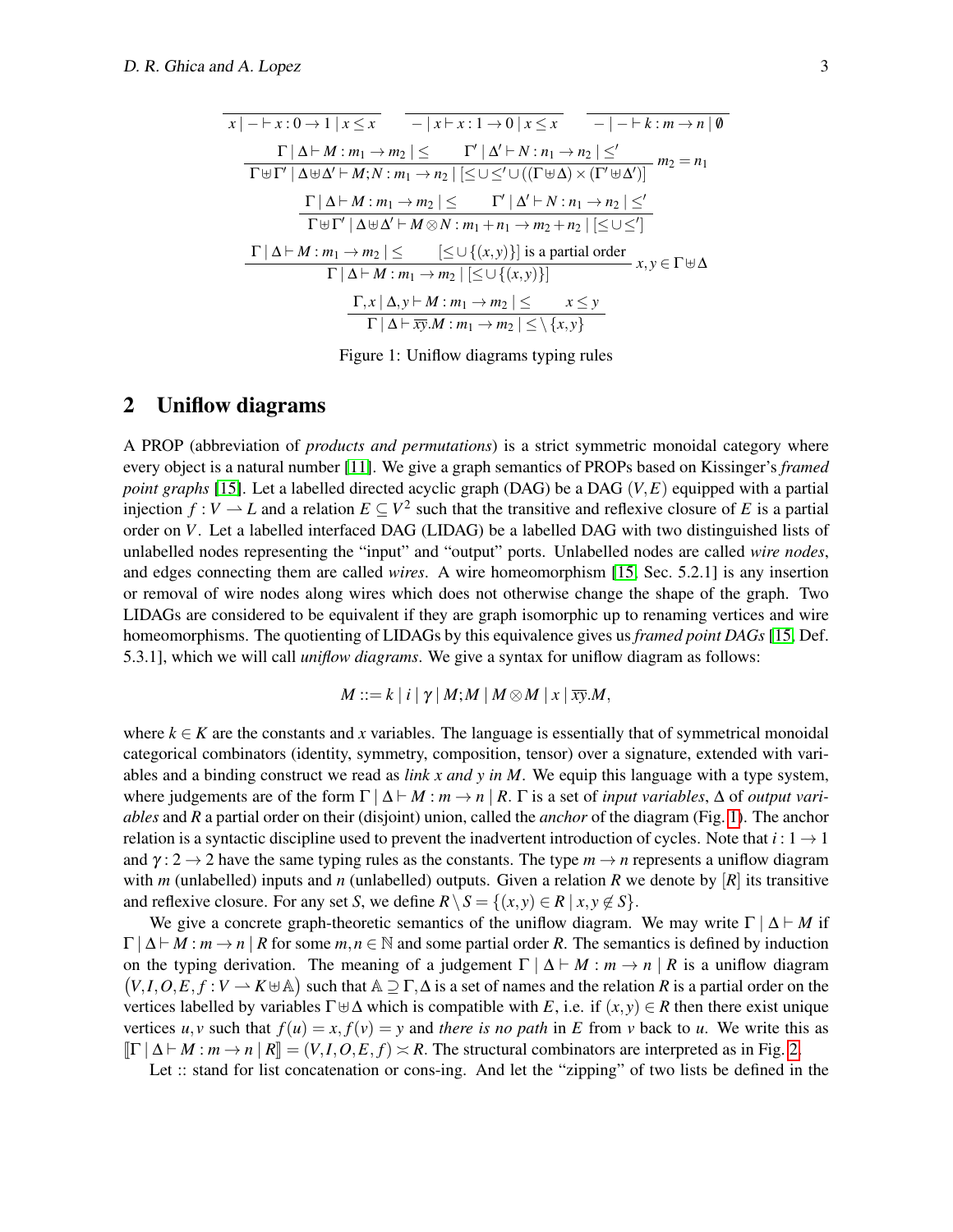$$
[[x] - \vdash x : 0 \to 1 \mid x \le x] = (\{a, b\}, nil, b :: nil, \{(a, b)\}, \{(a, x)\}) \times \{(a, a)\} = \bigcup_{a \in A} \bigotimes_{a \in A} \bigotimes_{a \in A} [\{a, b\}, a :: nil, nil, \{(a, b)\}, \{(b, x)\}) \times \{(b, b)\} = \bigotimes_{a \in A} \bigotimes_{a \in A} [\{a, b\}, a :: nil, val, \{(a, b)\}, 0) \times \emptyset = \bigotimes_{a \in A} [\{a, b\}, a :: nil, b :: nil, \{(a, b)\}, 0) \times \emptyset = \bigotimes_{a \in A} [\{a, b\}, a :: all, b :: bl : nil, \{(a, b'), (a', b)\}, 0) \times \emptyset = \bigotimes_{a \in A} [\{a, b\}, a :: ml, b :: bl : nil, \{(a, b'), (a', b)\}, 0) \times \emptyset = \bigotimes_{a \in A} [\{a, b\}, a :: ml, b :: bl : nil, \{(a, b'), (a', b)\}, 0) \times \emptyset = \bigotimes_{a \in A} [\{a, b\}, a :: ml, b :: bl : nil, \{(a, b'), (a', b)\}, 0) \times \emptyset = \bigotimes_{a \in A} [\{a, b\}, a :: ml, b :: bl : nil, \{(a, b'), (a', b)\}, 0) \times \emptyset = \bigotimes_{a \in A} [\{a, b\}, a :: ml, b :: bl : nil, \{(a, b'), (a', b)\}, 0) \times \emptyset = \bigotimes_{a \in A} [\{a, b\}, a :: ml, b :: bl : nil, \{(a, b'), (a', b')\}, 0) \times \emptyset = \bigotimes_{a \in A} [\{a, b\}, a :: ml, b :: bl : ml, \{(a, b'), (a', b')\}, 0) \times \emptyset = \bigotimes_{a \in A} [\{a, b\}, a :: ml, b :: bl : ml, \{(a, b'), (a', b')\}, 0) \times \emptyset = \bigotimes_{a \in A} [\{a, b\}, a :: ml, b :: bl : ml, \{(a, b'), (a', b')\}, 0) \times \emptyset = \bigotimes_{a \in A} [\{a, b\}, a :: ml, b :: bl : ml, \{(a, b'), (a', b')\}, 0) \times \emptyset = \bigotimes_{a \in A}
$$

#### <span id="page-4-0"></span>Figure 2: Interpreting structural combinators

usual way (*zip nil nil* = *nil*, and *zip*( $x:: xs$ ) ( $y:: ys$ ) = ( $x, y$ ) :: (*zip xs ys*)). If unambiguous we may use a list to also mean the set of elements of that list.

Assuming that  $[\![\Gamma_i \mid \Delta_i \vdash M_i : m_i \rightarrow n_i \mid R_i]\!] = (V_i, I_i, O_i, E_i, f_i) \asymp R_i$ , for  $(i = 1, 2)$ , The interpretation of the two forms of composition is:

$$
\begin{aligned}\n\left[\Gamma_1 \boxplus \Gamma_2 \mid \Delta_1 \boxplus \Delta_2 \vdash M; N : m_1 \to n_2 \mid [R_1 \cup R_2 \cup (\Gamma_1 \boxplus \Delta_1) \times (\Gamma_2 \boxplus \Delta_2)]\right] \\
&= (V_1 \boxplus V_2, I_1, O_2, E_1 \cup E_2 \cup (zip O_1 I_2), f_1 \cup f_2) \asymp [R_1 \cup R_2 \cup (\Gamma_1 \boxplus \Delta_1) \times (\Gamma_2 \boxplus \Delta_2)] \\
\left[\Gamma_1 \boxplus \Gamma_2 \mid \Delta_1 \boxplus \Delta_2 \vdash M \otimes N : m_1 + m_2 \to n_1 + n_2 \mid [R_1 \cup R_2]\right] \\
&= (V_1 \boxplus V_2, I_1 :: I_2, O_1 :: O_2, E_1 \cup E_2, f_1 \cup f_2) \asymp [R_1 \cup R_2].\n\end{aligned}
$$

Note that since diagrams are defined up to relabelling nodes, these definitions are always good. In case of name clashes nodes can be given fresh names.

Constants are interpreted as below, with  $p_i, q_j$  labels for the input and output ports of the constant.

<span id="page-4-1"></span>
$$
\llbracket - \mid - \mid k : m \rightarrow n \mid \emptyset \rrbracket = \left( \begin{array}{ccc} p_1 & q_1 \\ \hline \vdots & \ddots & \vdots \\ p_m & q_n \end{array} \right)
$$

The rule for strengthening the anchor is interpreted as

$$
[\![\Gamma \,|\, \Delta \vdash M : m \to n \,|\, [R \cup \{(x,y)\}]] = (V,I,O,E,f) \asymp [R \cup (f^{-1}(x),f^{-1}(y))].
$$

The restriction on  $[R \cup (f^{-1}(x), f^{-1}(y))]$  being a proper partial order ensures that the interpretation of the rule is well defined.

Let  $(f \setminus B')(x) = f(x)$  if  $f(x) \notin B'$  and undefined otherwise. The new construct is the *link*:

$$
\llbracket \Gamma \mid \Delta \vdash \overline{xy}.M : m \to n \mid R \setminus \{x, y\} \rrbracket = (V, I, O, E \cup (f^{-1}(x), f^{-1}(y)), f \setminus \{x, y\}) \asymp R \setminus \{(x, y)\}.
$$
 (1)

The link can be visualised as below, including the wire homeomorphism:

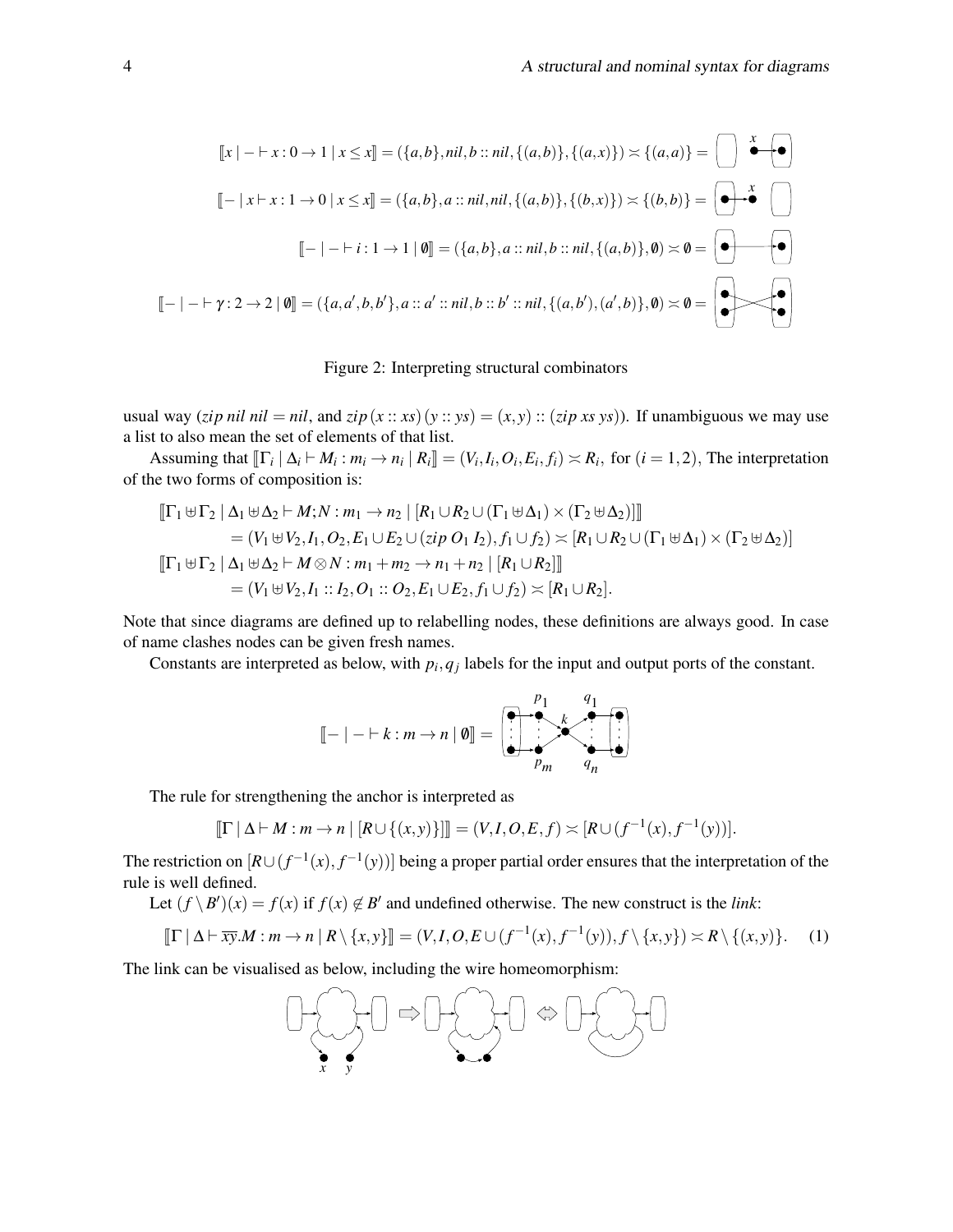Lemma 1 (Soundness). *Any well typed term denotes a valid uniflow diagram.*

The useful connection between diagrams and monoidal categories is given by this proposition:

<span id="page-5-0"></span>**Proposition 2.** *Given a term*  $\Gamma \mid \Delta \vdash M : m \rightarrow n$ , the diagram  $\lVert \Gamma \mid \Delta \vdash M : m \rightarrow n \rVert$  is a morphism in the *strict free symmetric monoidal category (SMC) over signature K*∪Γ∪∆ *of constants and (uninterpreted) variables.*

By "uninterpreted variables" we mean simply that the variables from  $\Gamma$ ,  $\Delta$  are morphism variables in the categorical signature with types  $0 \rightarrow 1$  and  $1 \rightarrow 0$  respectively. This is just Thm. 3.12 from [\[18\]](#page-13-5), which is restating the classic result from [\[14\]](#page-13-0). For frame-point graphs this is Thm. 5.5.10 in [\[15\]](#page-13-7).

Note that this does not make the semantics categorical, since the *link* construction is not defined categorically but only concretely. However, any term (with our without link) corresponds to a diagram which can be described categorically. An immediate consequence of Prop. [2](#page-5-0) is that all derivations of a well typed term produce the same uniflow diagram, possibly with a different anchoring relation.

Lemma 3. *The type system of uniflow diagrams is coherent up to the anchoring relation.*

Note that different derivations may require different anchoring relations, even though the underlying diagrams are equal as FPGs.

<span id="page-5-1"></span>Lemma 4 (Definability). *Any uniflow diagram is definable just in terms of composition, tensor, link.*

*Proof.* We introduce exactly two link nodes on each connector (a wire homeomorphism) and we label them with fresh variable names. Suppose there are *j* wires and *k* boxes, *m* inputs and *n* outputs. Let us denote by  $u_i$  where  $i = 1, n$  the labels associated with input connectors and by  $v_i$  where  $i = 1, m$  the labels associated with the output connectors. Let  $y_{i,j}$  (respectively  $z_{i,j}$ ) be the labels of the *j*th input (respectively output) for each constant occurrence  $k_i$ . Let  $\vec{u} = \bigotimes_{i=1,n} u_i$ ,  $\vec{v} = \bigotimes_{i=1,m} v_i$ ,  $\vec{y}_i = \bigotimes_{j=1,\text{dom}(k_i)} y_{i,j}$ ,  $\vec{z}_i =$  $\otimes_{j=1,\text{codom}(k_i)} z_{i,j}$ . Let  $M_0 = \vec{u}$ ;  $(\otimes_{i=1,k} \vec{y}_i; k_i; \vec{z}_i)$ ;  $\vec{v}$ . The term is  $M = \overline{x_1x_1'} \cdots \overline{x_nx_n'}$ . A link  $\overline{x_ix_i'}$  is created if there is an edge between the nodes labelled by  $x_i$  and  $x'_i$  in  $M_0$ , with  $x_i, x'_i$  chosen from the variables introduced above. *M* should be a closed form. It is straightforward to show that this is indeed denotes the desired diagram. We only need to prove that this is well typed. The subterm  $\otimes_{i=1,k} \vec{y}_i; f_i; \vec{z}_i$  is clearly well typed. Moreover, we can always extend the order with any  $x_i \leq x_i'$  before linking without creating cycles because the starting graph is a DAG.  $\Box$ 

The construction in the proof is just the flat nominal notation used by conventional graph languages. **Theorem 5.** For any term M there exist terms  $\tilde{M}$  and  $\hat{M}$  such that  $\tilde{M}$  is link-free and  $\hat{M}$  is free of structural *combinators (identity, symmetry) and*  $\llbracket M \rrbracket = \llbracket \tilde{M} \rrbracket = \llbracket \hat{M} \rrbracket$ .

**Example 1.** *Symmetry at any type, e.g.*  $\gamma_{2,2}: 4 \rightarrow 4$  *can be defined in combinatorial or nominal style:* 

$$
\gamma_{2,2} = \overline{aa'}. \overline{bb'}. \overline{cc'}. \overline{dd'}. a \otimes b \otimes c \otimes d \otimes c' \otimes d' \otimes a' \otimes b' = (i \otimes \gamma \otimes i); (\gamma \otimes \gamma); (i \otimes \gamma \otimes i).
$$

Any  $\gamma_{m,n}$  for  $m,n \neq 0$  can be defined from  $\gamma$ , and identity  $id_m$  at any non-zero type can be defined from *i*. We sometimes write the identity *id<sup>m</sup>* as just *m*.

Example 2. *We can now revisit our introductory example. The most succinct description mixes variables* and structural connectors:  $\overline{x'x}.\overline{yy'}.(f \otimes y);(i \otimes x' \otimes y' \otimes i);(g \otimes x).$ 

It can be easily checked that all equational properties of the underlying PROP are carried over to the syntax. We interpret  $\Gamma | \Delta \vdash M \equiv N$  as the equality of the uniflow diagrams represented by  $\lVert \Gamma | \Delta \vdash M \rVert$ and  $\|\Gamma \mid \Delta \vdash N\|$  (ignoring the anchoring order). The equations are now parametrised by the set of free variables, as in Fig. [3,](#page-6-0) assuming integers *m*,*n*, etc. are chosen so that the terms are well-typed.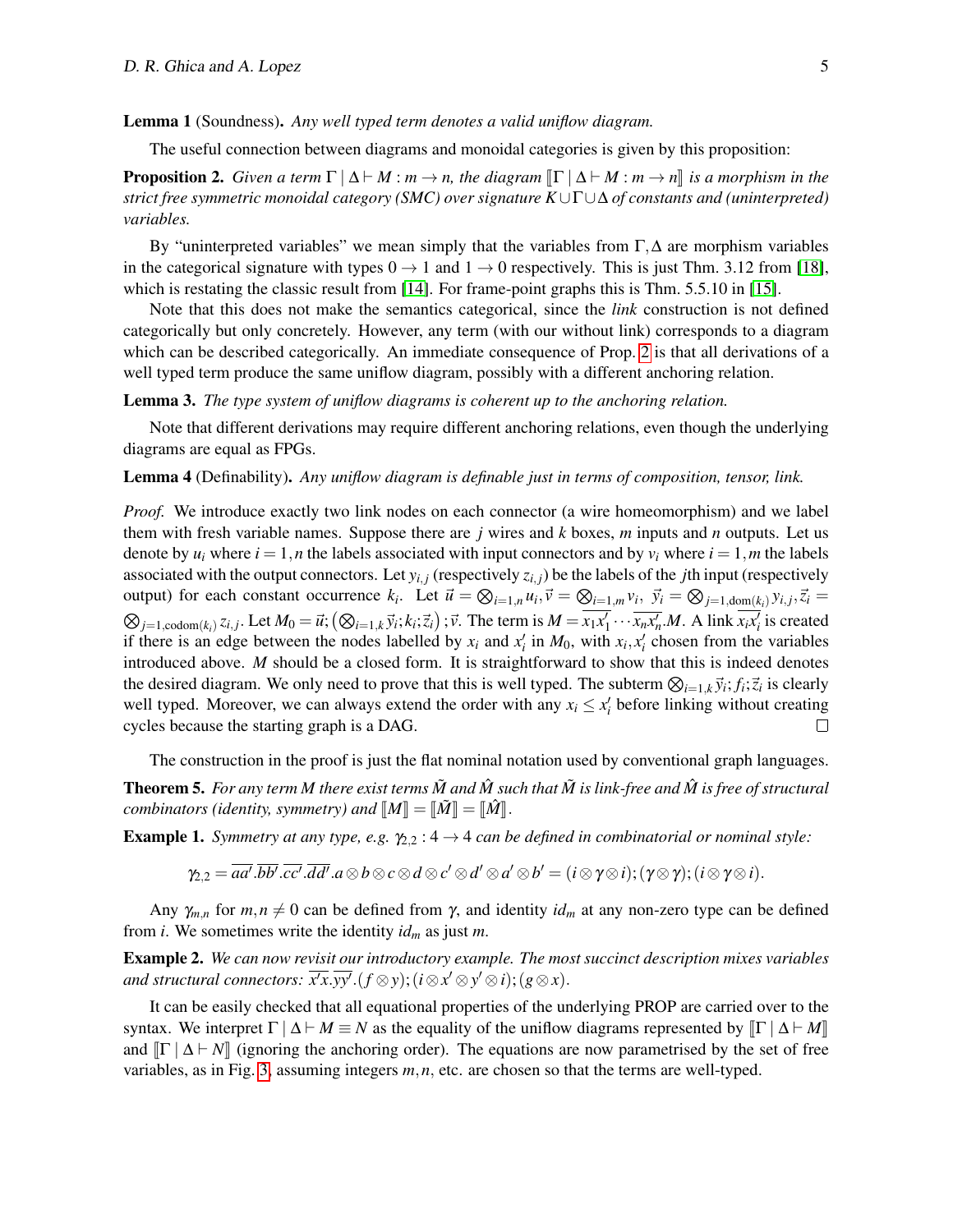| $\Gamma   \Delta \vdash (M_1; M_2); M_3 \equiv M_1; (M_2; M_3)$                                                  | associativity of composition | (2)  |
|------------------------------------------------------------------------------------------------------------------|------------------------------|------|
| $\Gamma   \Delta \vdash id_m; M \equiv M; id_n \equiv M$                                                         | identity                     | (3)  |
| $\Gamma   \Delta \vdash (M;M') \otimes (N;N') \equiv (M \otimes N); (M' \otimes N')$                             | tensor functoriality         | (4)  |
| $\Gamma   \Delta \vdash (M_1 \otimes M_2) \otimes M_3 \equiv M_1 \otimes (M_2 \otimes M_3)$                      | strictness                   | (5)  |
| $\Gamma   \Delta   M \otimes 0 \equiv 0 \otimes M \equiv M$                                                      | strictness                   | (6)  |
| $\Gamma   \Delta \vdash (M_1 \otimes M_2); \gamma_{n_1,n_2} \equiv \gamma_{m_2,m_1}; (M_2 \otimes M_1)$          | symmetry                     | (7)  |
| $\vdash \gamma_{0.1} \equiv \gamma_{1.0} \equiv 1$                                                               | strict symmetry              | (8)  |
| $\vdash \gamma_{m,n+p} \equiv (\gamma_{m,n} \otimes p); (n \otimes \gamma_{m,p})$                                | strict symmetry              | (9)  |
| $\Gamma   \Delta \vdash \overline{xy}.M \equiv \overline{x'y'}.M\{x'y'/xy\}$ $x', y'$ fresh                      | alpha-equivalence            | (10) |
| $\Gamma   \Delta \vdash \overline{xy}.(M;N) \equiv (\overline{xy}.M); N \quad x, y \notin f_V(N)$                | scope extrusion              | (11) |
| $\Gamma   \Delta \vdash \overline{xy}.(M \otimes N) \equiv (\overline{xy}.M) \otimes N \quad x, y \notin f_V(N)$ | scope extrusion              | (12) |
| $\Gamma   \Delta \vdash \overline{xy}.(M;N) \equiv M; \overline{xy}.N, \quad x, y \notin f\nu(M)$                | scope extrusion              | (13) |
| $\Gamma   \Delta \vdash \overline{xy}.(M \otimes N) \equiv M \otimes \overline{xy}.N, \quad x, y \notin f_V(M)$  | scope extrusion              | (14) |
| $\vdash \overline{xy}.x; y \equiv 1$                                                                             | link identity                | (15) |
|                                                                                                                  |                              |      |

<span id="page-6-5"></span><span id="page-6-4"></span><span id="page-6-3"></span><span id="page-6-2"></span><span id="page-6-1"></span><span id="page-6-0"></span>Figure 3: Equational theory of uniflow diagrams

We can now turn our attention to the equational theory of uniflow diagrams (Fig. [3\)](#page-6-0). Since  $\overline{xy}.M$  is a binding construct, we expect alpha-equivalence to hold, which is reflected in a new axiom, Eqn. [10.](#page-6-1) Variable renaming  $M\{x/y\}$  and the set of free variables  $f\nu(M)$  are defined in the obvious way. For name management we also have new equations for scope extrusion (Eqn.  $11-14$ ). Finally, the connection between variables and the structural connectors, namely identity, is given in Eq. [15.](#page-6-4)

Theorem 6. *The equational theory of uniflow diagrams is sound and complete for the given semantics.*

*Proof.* The soundness is immediate. For completeness, consider two terms such that  $\|\Gamma \mid \Delta \vdash M\| = \|\Gamma\|$  $\Delta \vdash N$ . We first rename all bound variables using alpha-equivalence, then, using Eqns. [11](#page-6-2) and [13](#page-6-5) we move all binders into global scope. In case the resulting terms are link-free the equation  $\Gamma | \Delta \vdash M \equiv N$ is provable because the terms denote morphism in the free strict symmetric monoidal category over signature *K* extended with the uninterpreted variables  $\Gamma$ ,  $\Delta$  (Prop. [2\)](#page-5-0). Suppose that one of the terms has an outermost link, so it has form  $\Gamma | \Delta \vdash \overline{xy}.M$ . We reason diagrammatically about term  $\Gamma, x | \Delta, y \vdash M$ , which is a morphism in the free SMC over *K* extended with  $\Gamma \boxplus \Delta \boxplus \{x, y\}$ . We can always redraw the diagram to an isomorphic diagram in which the nodes labelled by *x* and *y* are adjacent:



This diagrammatic equivalence can be proved in the equational theory of the uniflow diagrams, noting that  $\gamma_{m,n}$  and the identities at *m* can be defined in terms of  $\gamma$  and *i*. Moreover, the diagram on the right will correspond to a term which has subterm  $x$ ;  $y$ , with variables  $x$ ,  $y$  not occurring anywhere else.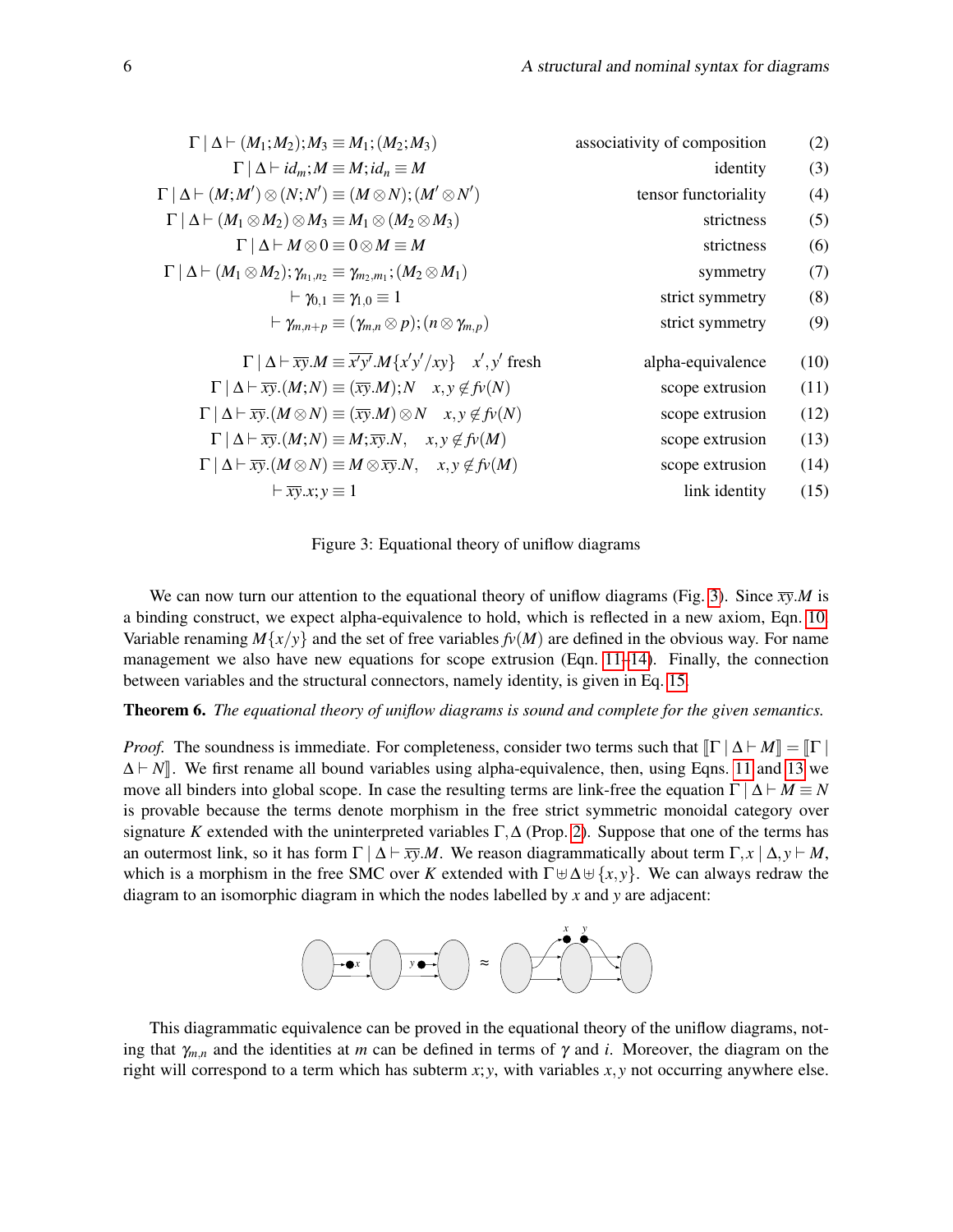$$
\frac{\Gamma|\Delta \vdash M : m_1 \to m_2 \qquad \Gamma'|\Delta' \vdash N : n_1 \to n_2}{\Gamma|\Delta \vdash M : m_1 \to m_2 \qquad \Gamma'|\Delta' \vdash N : n_1 \to n_2} m_2 = n_1 \qquad \frac{\Gamma|\Delta \vdash M : m_1 \to m_2 \qquad \Gamma'|\Delta' \vdash N : n_1 \to n_2}{\Gamma \uplus \Gamma'|\Delta \uplus \Delta' \vdash M; N : m_1 \to n_2} m_2 = n_1 \qquad \frac{\Gamma|\Delta \vdash M : m_1 \to m_2 \qquad \Gamma'|\Delta' \vdash N : n_1 \to n_2}{\Gamma \uplus \Gamma'|\Delta \uplus \Delta' \vdash M \otimes N : m_1 \to n_2}
$$
\n
$$
\frac{\Gamma|\Delta \vdash M : m_1 \to m_2}{\Gamma|\Delta \vdash \text{Tr}^i(M) : m_1 \to m_2 \to i} \qquad \frac{\Gamma, x \mid \Delta, y \vdash M : m_1 \to m_2}{\Gamma|\Delta \vdash \text{Tr}^i(M : m_1 \to m_2)}
$$

<span id="page-7-0"></span>Figure 4: Type system for biflow diagrams

So we can apply Eqns. [11](#page-6-2) and [13](#page-6-5) repeatedly until the link binder only binds this subterm,  $\overline{xy}.x; y$ . Then we use Eqn. [15](#page-6-4) to replace this subterm with the identity. We repeat the process until all binders are eliminated.  $\Box$ 

#### 3 Biflow diagrams

Let us consider now strict symmetric *traced* monoidal categories and their associated diagrammatic language, *biflow diagrams* [\[7\]](#page-13-8). Biflow diagrams are labelled directed graphs with vertices *V* and edges *E*, equipped with a partial injection  $f: V \to L$  from vertices to labels. Biflow diagrams are labelled directed graphs with interfaces *I*,*O*, lists of unlabelled ports, equivalent up to vertex renaming and wire homeomorphism. In other words, biflow diagrams are uniflow diagrams minus the anchoring relation, similar to Kissinger's *FPGs*. The increased expressiveness of the diagrammatic language is reflected into a relaxation of the type system. The type judgements are  $\Gamma \mid \Delta \vdash M : m_1 \rightarrow m_2$ , similar to the uniflow case but without an anchoring relation. The rules are also similar, with the addition of new rules for *trace* (Fig. [4\)](#page-7-0). If the trace is over the unit we omit the superscript. Traces for  $i > 1$  need not be included as primitive, as they can be constructed out of unit traces.

The diagrammatic interpretation is the same as in the previous section, omitting the anchoring order on vertices. The interpretation of the unit trace operator is the standard one, a *feedback* edge between the top input and output ports. Assuming that  $\llbracket \Gamma \mid \Delta \vdash M : m + 1 \to n + 1 \rrbracket = (V, i : I, o : O, E, f)$ ,  $\left[\Gamma \mid \Delta \vdash \mathrm{Tr}(M) : m \to n\right] = (V, I, O, E \cup \{(o, i)\})$ . For equational completeness we also include the (trivial) trace over 0,  $\text{Tr}^0(M) = M$ . Soundness holds, immediately.

Lemma 7 (Biflow definability). *Any biflow diagram is definable in terms of composition, tensor, link.*

**Theorem 8.** For any term M in the language of biflow diagrams, there are forms  $\tilde{M}$  and  $\tilde{M}$  such that  $\tilde{M}$ *is link-free and*  $\hat{M}$  *is free of structural combinators (identity, symmetry, trace) and*  $\llbracket M \rrbracket = \llbracket \hat{M} \rrbracket = \llbracket \hat{M} \rrbracket$ .

In the equational theory we inherit all the equations from the previous section, plus the trace equations [\[12\]](#page-13-9). All the additional equations are given in Fig. [5.](#page-8-0) Surprisingly, we do not need new equations for link, except for scope extrusion in the presence of trace (Eqn. [23\)](#page-8-1).

Other relations between trace and link can be derived in the existing equational theory. The proposition below is clearly sound in the model, corresponding to the two alternative descriptions of a back-link, using trace or *link*.

**Proposition 9.**  $\Gamma | \Delta \vdash \text{Tr}(M) \equiv \overline{\mathbf{y}x}.(x \otimes m); M; (y \otimes n)$ 

*Proof.*

$$
\overline{yx}.(x \otimes m);M; (y \otimes n) = \overline{yx}. \text{Tr}^{0}((x \otimes m);M; (y \otimes n))
$$
\n
$$
= \overline{yx}. \text{Tr}(m;M; (y; x \otimes n))
$$
\n(sliding)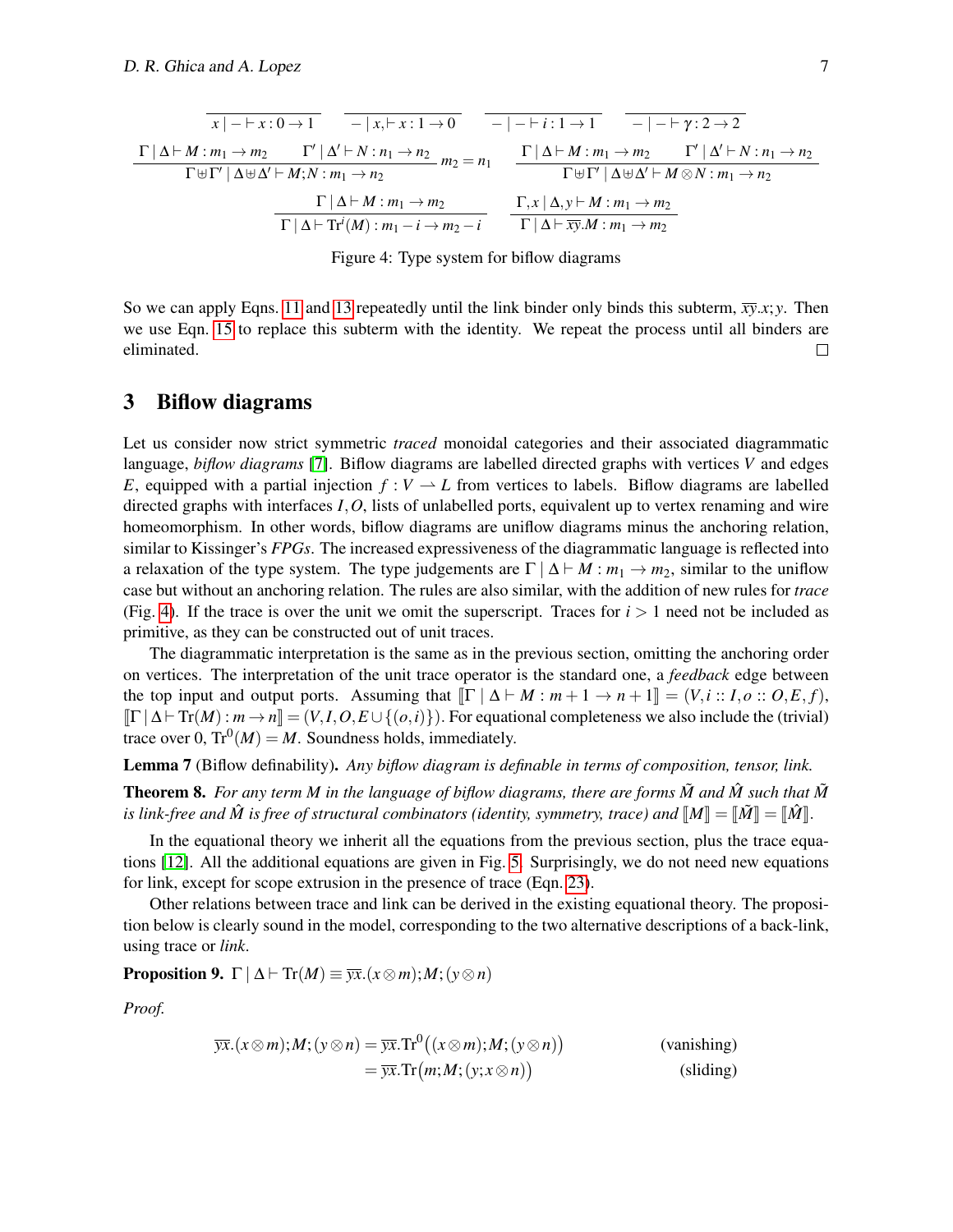| $\Gamma   \Delta \vdash \text{Tr}^m((g \otimes n); f) \equiv g; \text{Tr}^m(f)$                                  | left-tightening  | (16) |
|------------------------------------------------------------------------------------------------------------------|------------------|------|
| $\Gamma   \Delta \vdash \text{Tr}^m(f; (g \otimes n)) \equiv \text{Tr}^m(f); g$                                  | right-tightening | (17) |
| $\Gamma   \Delta \vdash \text{Tr}^m(f; (n \otimes g)) \equiv \text{Tr}^p((q \otimes g); f)$                      | sliding          | (18) |
| $\Gamma   \Delta  $ $\text{Tr}^{0}(f) \equiv f$                                                                  | vanishing        | (19) |
| $\Gamma   \Delta \vdash \mathrm{Tr}^{m+n}(f) \equiv \mathrm{Tr}^{m}(\mathrm{Tr}^{n}(f))$                         | vanishing        | (20) |
| $\Gamma   \Delta \vdash \text{Tr}^m(n \otimes s) \equiv n \otimes \text{Tr}^m(f)$                                | superposing      | (21) |
| $\vdash$ Tr <sup>1</sup> $(\gamma) \equiv 1$                                                                     | yanking          | (22) |
| $\Gamma   \Delta \vdash \overline{xy}. \text{Tr}^i(M) \equiv \text{Tr}^i(\overline{xy}.M), \quad i \in \{0,1\}.$ | scope extrusion  | (23) |

Figure 5: Additional equations for biflow diagrams

<span id="page-8-0"></span>

| $= \overline{yx}.\text{Tr}(M;(y;x\otimes n))$ | ( <i>identity</i> ) |
|-----------------------------------------------|---------------------|
| $=Tr(M;(\overline{yx}.(y;x)\otimes n))$       | (link scope)        |
| $=Tr(M;(1\otimes n))$                         | (link)              |
| $=Tr(M)$                                      | ( <i>identity</i> ) |
|                                               |                     |

Theorem 10. *The equational theory of biflow diagram is sound and complete for the given semantics.*

Note: Diagrams corresponding to compact-closed categories can be described analogously.

### 4 Monoid and comonoid structures

In the specification of diagrams corresponding to circuits and systems two kinds of structural components are used quite extensively: the splitting of two connectors and the joining of two connectors. A *monoid*, in this particular diagrammatic context is a pair of constant morphisms  $(\phi, \eta)$  where  $\phi : 2 \to 1$  is the *multiplication* and  $\eta: 1 \to 0$  the *unit*, interpreted as the following biflow diagrams corresponding to "joining two connectors" and, respectively, to a "dangling output" connector:

$$
\llbracket \phi : 2 \to 1 \rrbracket = \boxed{\bullet} \Rightarrow \bullet \text{ -- } \boxed{\bullet} \qquad \llbracket \eta : 0 \to 1 \rrbracket = \bullet \text{ -- } \boxed{\bullet}.
$$

Conversely, a *co-monoid* consist of a *co-multiplication*  $\psi : 1 \rightarrow 2$  corresponding to "splitting" two connectors and a *co-unit*  $\varepsilon$  :  $0 \rightarrow 1$ , a "dangling input".

$$
\llbracket \psi : 1 \to 2 \rrbracket = \boxed{\bullet} \rightarrow \bullet \Longleftrightarrow \boxed{\bullet} \qquad \llbracket \varepsilon : 1 \to 0 \rrbracket = \boxed{\bullet} \rightarrow \bullet
$$

.

<span id="page-8-1"></span> $\Box$ 

The monoid should be associative, commutative and have a unit law. The corresponding diagrams are in Fig. [6.](#page-9-0) The co-monoid should be co-associative, co-commutative and have a co-unit, with the equations and diagrams the converse of the above.

Other laws that apply in some contexts are *Frobenius* (( $\phi \otimes 1$ ); ( $1 \otimes \psi$ ) =  $\phi$ ;  $\psi$ ) and the *special* law  $(\psi; \phi = 1)$ . Diagrammatically they are: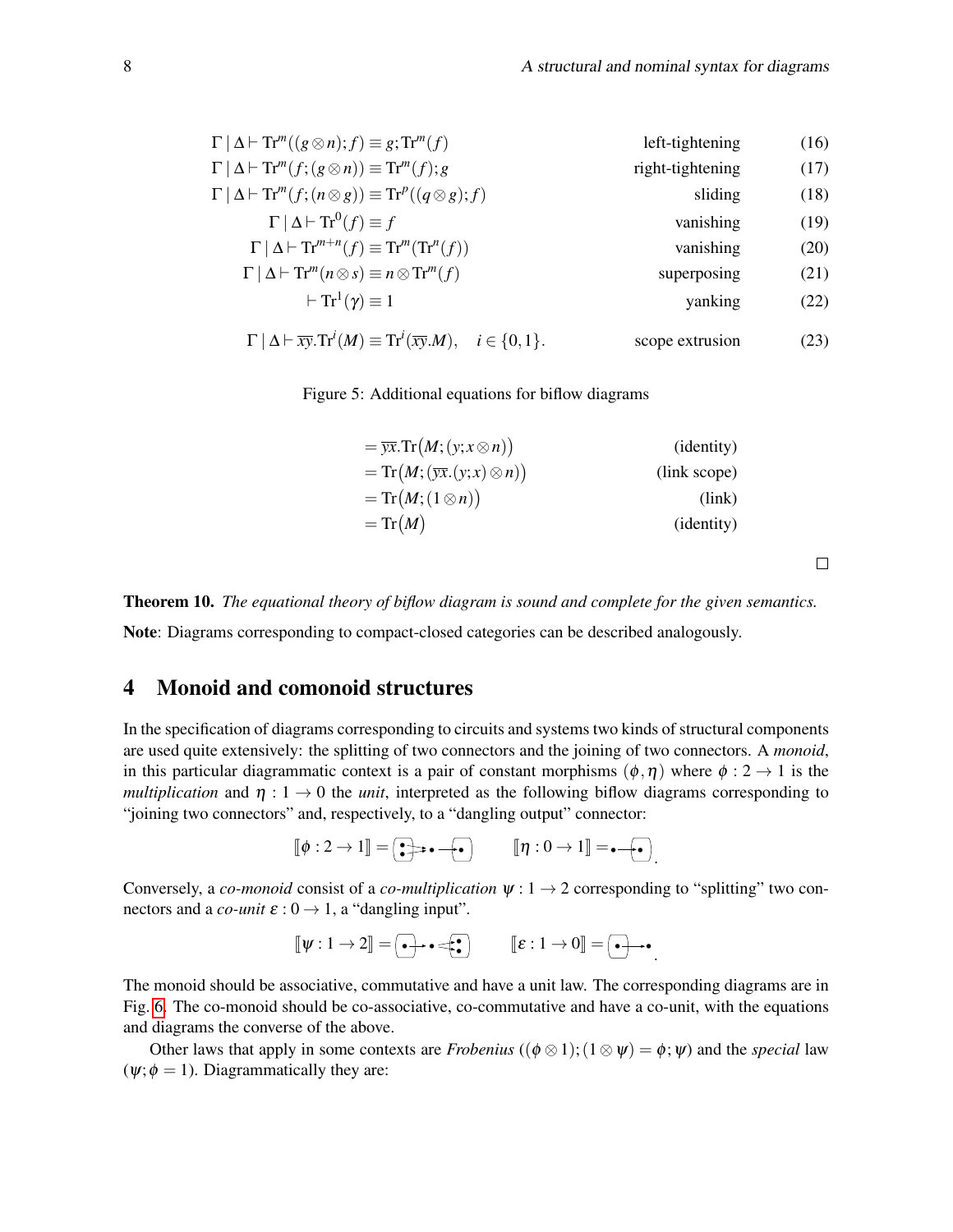$$
\begin{aligned}\n\begin{aligned}\n\begin{pmatrix}\n\frac{1}{2} & \frac{1}{2} \cos \theta + \mathbf{e} \end{pmatrix} &= \begin{pmatrix}\n\frac{1}{2} \cos \theta + \mathbf{e} \end{pmatrix} \\
(\phi \otimes 1); \phi &= (1 \otimes \phi); \phi\n\end{aligned}\n\qquad\n\begin{aligned}\n\begin{aligned}\n\begin{pmatrix}\n\frac{1}{2} \cos \theta + \mathbf{e} \end{pmatrix} &= \begin{pmatrix}\n\frac{1}{2} \cos \theta + \mathbf{e} \end{pmatrix} \\
\phi &= \gamma; \phi\n\end{aligned}\n\qquad\n\begin{aligned}\n(1 \otimes \eta); \phi &= (\eta \otimes 1); \phi = 1\n\end{aligned}\n\end{aligned}
$$

<span id="page-9-0"></span>Figure 6: Commutative monoid laws



If all these equations are satisfied, any structure constructed out of the multiplication, co-multiplication, unit and co-unit can be reduced to a canonical form called informally a *spider diagram* [\[6\]](#page-13-10). Informally, all such constructions will denote a diagram of shape equivalent to



Precisely how these equations are chosen and how they are incorporated into the underlying graph model presents many choices that must be dealt with on a case-by-case basis, depending on the intended applications. In the next sequel we consider two interesting scenarios, but more variations are possible.

#### 4.1 Comonoid structure

One natural way to add a comonoid structure to a biflow diagram is by adding constant morphisms  $\psi: 1 \to 2$  and  $\varepsilon: 1 \to 0$  with the semantics of the previous section. The wire-homeomorphism, which consists of the removal of all possible unlabelled nodes (or, conversely, the insertion of spurious unlabelled nodes) carry over in the obvious way to the new setting. Note that in the absence of the monoid structure all wire nodes, by construction, have exactly one incoming and one outgoing edge. With the monoid structure in place, every wire node has exactly one incoming edger and zero, one or more outgoing edges and wire homeomorphisms need to re-assign the target of the edge. The FPG  $(V \oplus \{a\}, I, O, E, f)$  such that  $f(a)$  is undefined (*a* is a wire node) is (still) homeomorphic to the FPG  $(V, I, O, E \setminus \{a\} \cup \{(b, c) \mid (b, a), (a, c) \in E\})$ . Diagrammatically, the homeomorphism is represented as:

$$
\neg\triangleleft\Leftrightarrow\text{}
$$

The associativity, co-commutativity and co-unit laws now come then directly from the new wire homeomorphism. For example  $\psi$ ; ( $\psi \otimes 1$ ) =  $\psi$ ; ( $1 \otimes \psi$ ) is:

● ● ● ● ● ● <sup>=</sup> ● ● ● ● ● ● <sup>=</sup> ● ● ● ● ● <sup>=</sup> ● ● ● ●

To reflect the fact that wire nodes have now exactly one incoming and zero or more outgoing edges we update the type system to allow contraction and weakening for input variables while output variables preserve the linear discipline, as seen if Fig. [7.](#page-10-0) Even though the semantics of link remains the same, the graph invariants are different because of the presence of the co-multiplication and the co-unit. The diagram for  $\overline{xy}$ .*M* is still the connection of (the single) occurrence of the node labelled with *x* to the (zero or more) occurrences of the node(s) labelled with *y*, followed by the removal of the labels. The mathematical formulation is the same as before (Eqn. [1\)](#page-4-1), except for the anchoring relation.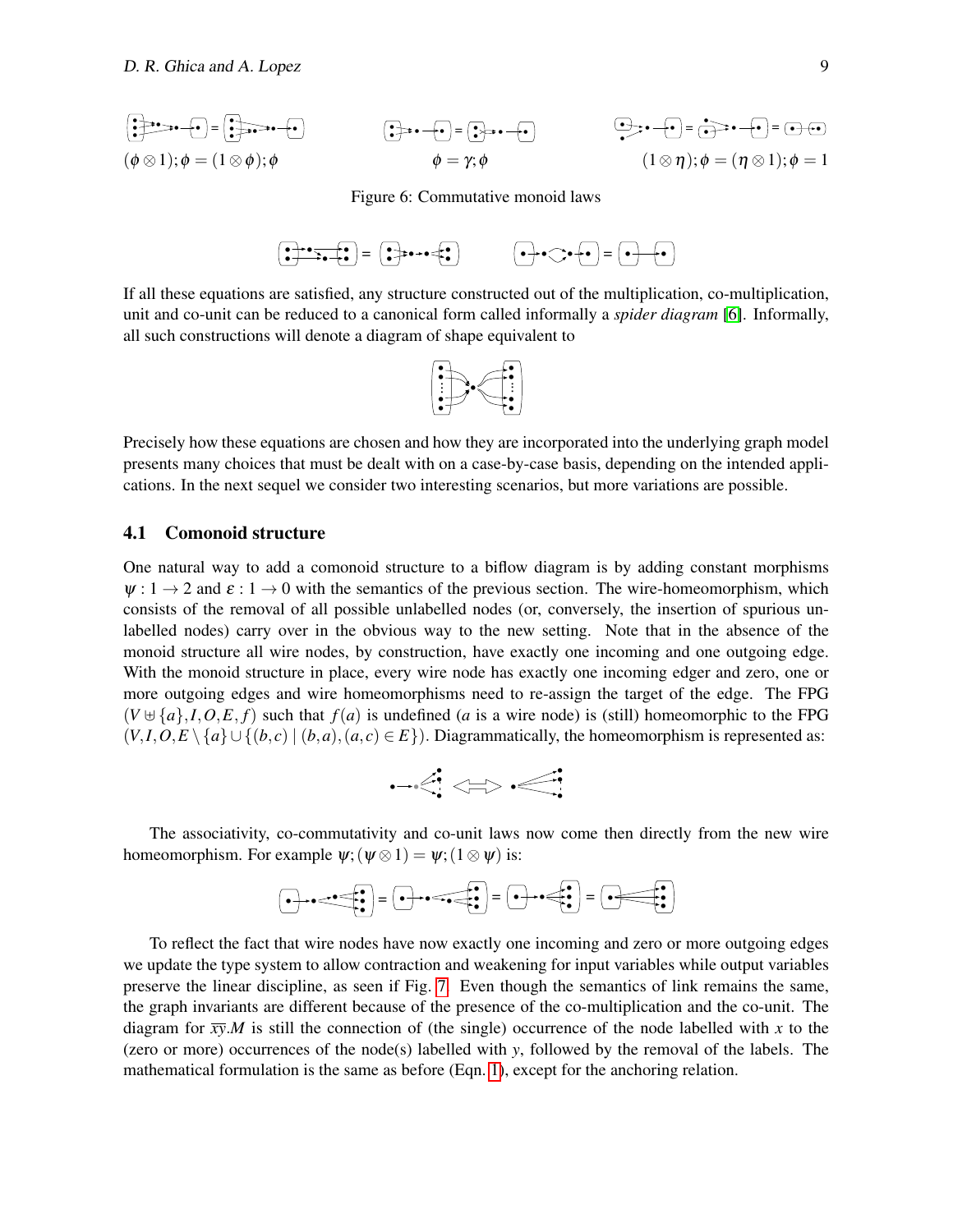$$
\frac{\Gamma|\Delta \vdash M:m_1 \rightarrow m_2 \qquad \Gamma|\Delta \vdash N:n_1 \rightarrow n_2}{\Gamma|\neg \vdash \gamma: 2 \rightarrow 2} \qquad \frac{\Gamma|\neg \vdash \gamma: 1 \rightarrow 0}{\Gamma|\neg \vdash \psi: 1 \rightarrow 2} \qquad \frac{\Gamma|\neg \vdash 1: 1 \rightarrow 1}{\Gamma|\neg \vdash \varepsilon: 1 \rightarrow 0}
$$
\n
$$
\frac{\Gamma|\Delta \vdash M:m_1 \rightarrow m_2 \qquad \Gamma|\Delta' \vdash N:n_1 \rightarrow n_2}{\Gamma|\Delta \uplus \Delta' \vdash M; N:m_1 \rightarrow n_2} \qquad m_2 = n_1 \qquad \frac{\Gamma|\Delta \vdash M:m_1 \rightarrow m_2 \qquad \Gamma|\Delta' \vdash N:n_1 \rightarrow n_2}{\Gamma|\Delta \uplus \Delta' \vdash M \otimes N:m_1 \rightarrow n_2}
$$
\n
$$
\frac{\Gamma|\Delta \vdash M:m_1 \rightarrow m_2 \qquad i = 0, 1}{\Gamma|\Delta \vdash \text{Tr}^i(M): m_1 \rightarrow m_2 \rightarrow i} \qquad \frac{\Gamma, x \mid \Delta, y \vdash M:m_1 \rightarrow m_2}{\Gamma|\Delta \vdash \overline{xy}.M:m_1 \rightarrow m_2}
$$

<span id="page-10-0"></span>Figure 7: Type system for diagrams with a co-monoid.

| $\Gamma, x \mid \Delta \vdash x : 0 \to 1$          | $\Gamma   x, \Delta \vdash x : 1 \to 0$                                                                                                                                           | $\Gamma   \Delta \vdash 1 : 1 \rightarrow 1$   |                                                                                | $\Gamma   \Delta \vdash \phi : 2 \rightarrow 1$                                                                             |
|-----------------------------------------------------|-----------------------------------------------------------------------------------------------------------------------------------------------------------------------------------|------------------------------------------------|--------------------------------------------------------------------------------|-----------------------------------------------------------------------------------------------------------------------------|
| $\Gamma   \Delta \vdash \gamma : 2 \rightarrow 2$   | $\Gamma   \Delta \vdash \psi : 1 \rightarrow 2$                                                                                                                                   | $\Gamma   \Delta \vdash \varepsilon : 1 \to 0$ |                                                                                | $\Gamma   \Delta \vdash \eta : 0 \rightarrow 1$                                                                             |
|                                                     | $\Gamma   \Delta \vdash M : m_1 \rightarrow m_2 \qquad \Gamma   \Delta \vdash N : n_1 \rightarrow n_2 \qquad m_2 = n_1$<br>$\Gamma \mid \Delta \vdash M; N : m_1 \rightarrow n_2$ |                                                |                                                                                | $\Gamma, x \mid \Delta, y \vdash M : m_1 \rightarrow m_2$<br>$\Gamma   \Delta \vdash \overline{xy}.M : m_1 \rightarrow m_2$ |
| $\Gamma \mid \Delta \vdash M : m_1 \rightarrow m_2$ | $\Gamma \mid \Delta \vdash N : n_1 \rightarrow n_2$                                                                                                                               |                                                | $\Gamma \mid \Delta \vdash M : m_1 \rightarrow m_2$                            | $i = 0, 1$                                                                                                                  |
|                                                     | $\Gamma \mid \Delta \vdash M \otimes N : m_1 \rightarrow n_2$                                                                                                                     |                                                | $\Gamma   \Delta \vdash$ Tr <sup>i</sup> $(M)$ : $m_1 - i \rightarrow m_2 - i$ |                                                                                                                             |

<span id="page-10-1"></span>Figure 8: Type system for biflow Frobenius diagrams

Lemma 11 (Biflow comonoid definability). *Any biflow diagram with a comonoid structure is definable in terms of composition, tensor and link.*

From this it follows immediately that the *link* construct is enough in terms of expressiveness, making the explicit use of the co-unit and the co-multiplication optional.

Theorem 12. *For any term M in the language of biflow diagrams with comonoids, there are forms*  $\tilde{M}$  and  $\hat{M}$  *such that*  $\tilde{M}$  *is link-free and*  $\hat{M}$  *is free of structural combinators (identity, symmetry, trace, comultiplication, counit) and*  $M = \lbrack \tilde{M} \rbrack = \lbrack \tilde{M} \rbrack$ .

The equational theory of the diagrammatic language is extended by the following two new equations:

$$
\varepsilon = \overline{xy}.x \qquad \psi = \overline{xy}.x \otimes y \otimes y.
$$

Theorem 13. *The equational theory of biflow diagrams with a comonoid is sound and complete for the given semantics.*

An analogous link syntax and equational theory for a monoid structure is obvious.

#### 4.2 Frobenius structure

A particularly useful combination of the monoid and the comonoid structures uses the Frobenius and special axioms, leading to so-called *spider diagrams* [\[6\]](#page-13-10). Syntactically, besides the new constants  $\phi$  and  $\eta$ , the monoid multiplication and unit, the type judgements now lose all linearity, with link nodes useable zero, one or more times both as input and output (Fig. [8\)](#page-10-1).

Theorem 14. *For any term M in the language of biflow diagrams with a Frobenius structure, there are forms*  $\tilde{M}$  *and*  $\tilde{M}$  *such that*  $\tilde{M}$  *is link-free and*  $\tilde{M}$  *is free of structural combinators (identity, symmetry, trace, (co)multiplication, (co)unit) and*  $M = \tilde{M} = \tilde{M}$ .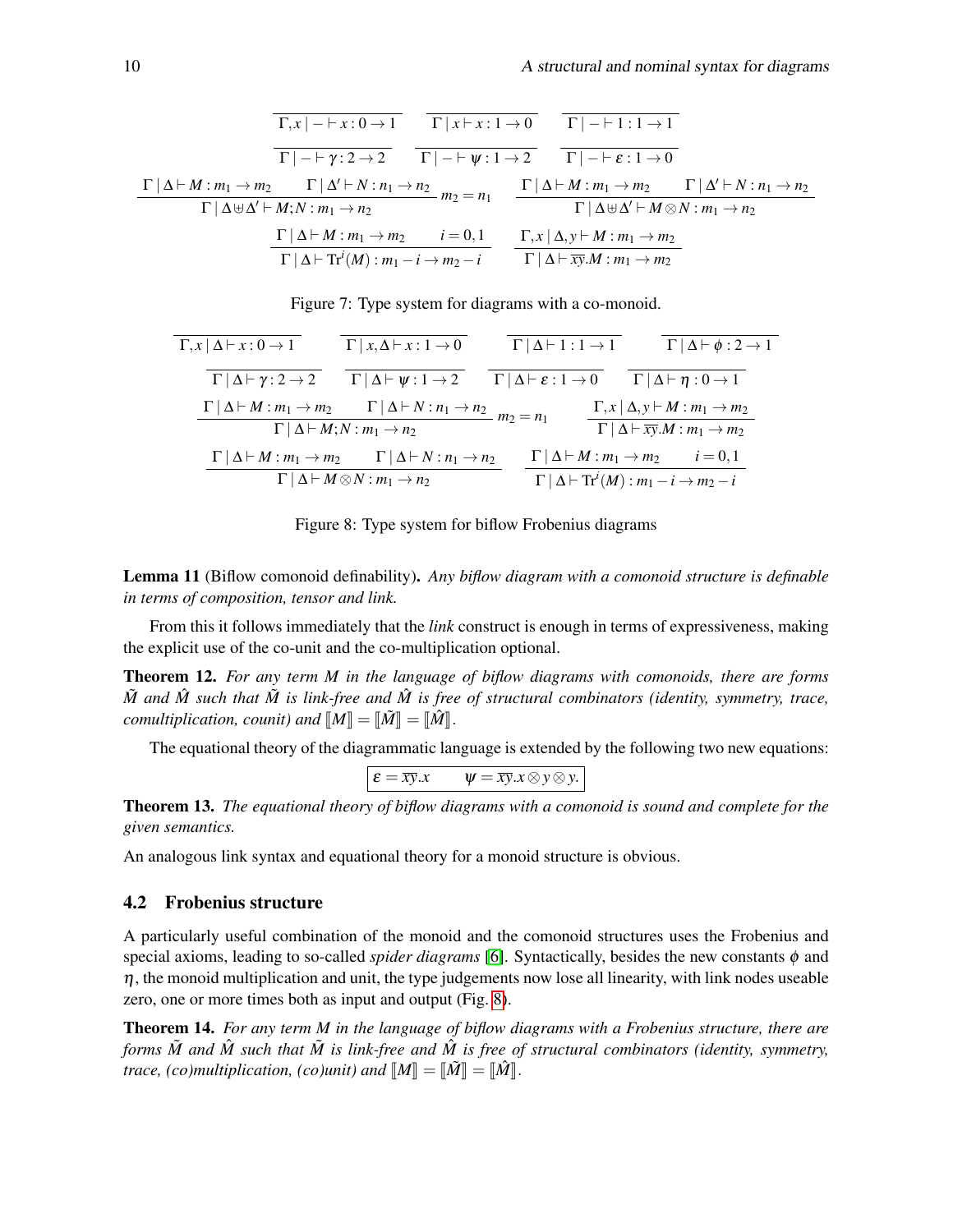The two equations for the monoid structure are:  $|\eta = \overline{xy}.y$ ,  $\phi = \overline{xy}.x \otimes x \otimes y$ .

Theorem 15. *The equational theory of biflow diagrams with a Frobenius structure is sound and complete for the given semantics.*

Note that the interaction of the monoid and co-monoid is not necessarily subject to the Frobenius law in diagrammatic languages. This is not a structure that is well studied in its own right, but it turns out to occur naturally in the treatment of digital circuits [\[10\]](#page-13-11). The syntax in this case is less natural and the equational properties are more elusive, but the expressiveness and convenience of the notation remains an important attribute.

#### 5 Example

In this section we are giving an example of circuit-like system which has both structural features and arbitrary connections, namely a neural network. We will employ a free use of all the methods of specification available (TMC with monoid and co-monoid and the link operation) to give a succinct and informative description which is, in our subjective opinion, preferable to both the purely structural or the purely relational descriptions. These will be left as reader exercises.

The net we use as an example is the *gated recurrent unit* [\[5\]](#page-13-12), a simplification of the popular *long short-term memory* net [\[13\]](#page-13-13) which is broadly used in wide range of applications, from machine translation to image classification. The basic cell of the net has the following architecture, where  $\sigma$ ,  $\tau$  are activation functions and  $\times$ , + arithmetic operations.



Let  $\psi_2$  :  $2 \rightarrow 4$  be the (definable) co-monoid on a pair of inputs. The mixed-syntax and the purely structural notations for the GRU cell are:

$$
gru = \overline{x'x}.\overline{h'h}.(x' \otimes h'); (x \otimes h); \psi_2; (\sigma \otimes h \otimes \sigma); (x \otimes \times \otimes \psi); (\tau \otimes 1 \otimes \times); (\times \otimes 1); +
$$
  
= (\psi \otimes 1); (1 \otimes \psi \otimes \psi); (3 \otimes \psi \otimes \psi); (2 \otimes \gamma \otimes 3); (1 \otimes \sigma \otimes \sigma \otimes 2); (2 \otimes \gamma \otimes 1);  
(1 \otimes \times \otimes \psi \otimes 1); (\tau \otimes 1 \otimes \times); (\times \otimes 1); +

Note that in the above the *x*,*h* variables can have any width, not necessarily unit.

A recurrent neural net consists of GRU cell with a recurrent link. For practical application, instead of a recurrent link, a finite unfolding of the net is often used:



The two nets can be described as  $Tr(gru; \psi)$  and  $\overline{x'x}.x';(gru \otimes x);(gru \otimes x);gru$ , respectively.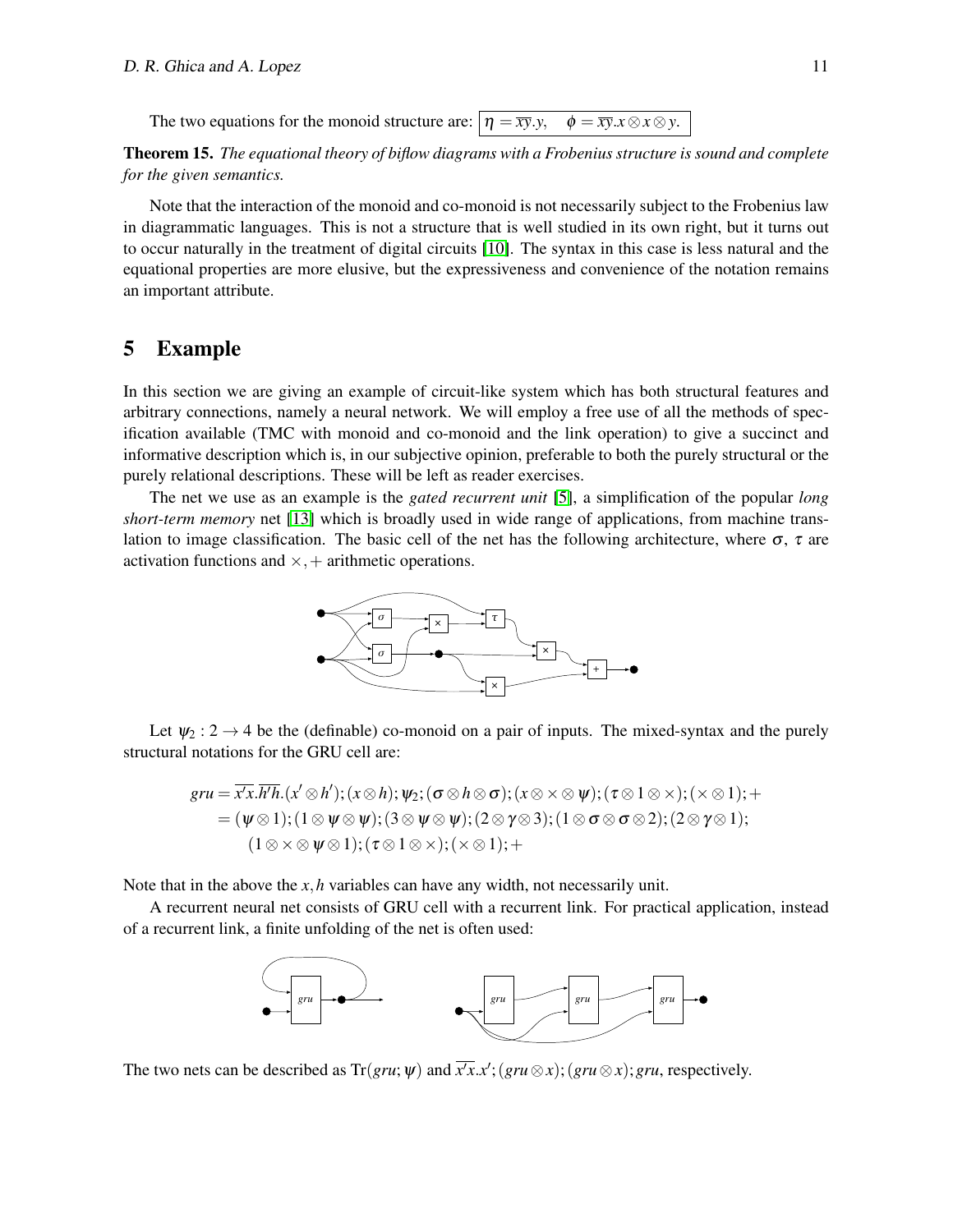#### 6 Related and further work

We have shown how variables can be used within a structural framework for diagram syntax. We showed how from the point of view of expressiveness the structural and the nominal syntax can be equivalent and complementary, if the use of variables is constrained by a suitable type system. We have highlighted a neat correspondence between non-linearity and the presence of a monoid or co-monoid structure in the diagram. By extending the structural notation with the new *link* construct we showed that the existing equational properties are preserved and, moreover, this new structure itself has good equational properties. We believe that the combination of structural and nominal syntax can sometimes improve the readability and usability of diagram languages. Although this paper is only concerned with syntax, it is part of a larger research effort aimed at creating hardware languages more similar to programming languages in terms of their categorical [\[9\]](#page-13-3) and operational semantics [\[10\]](#page-13-11). As further work we intend to create *structural* conservative extensions of diagram languages such as VHDL, SIMULINK or DOT.

Several theoretical aspects we have not studied, but remain subject for further work. The most intriguing perhaps is the categorical semantics for the *link* structure itself. Similar diagrammatic structures have been conjectured in the study of higher-order  $\pi$ -calculus, with the input and output links modelled as adjoint profunctors and a link-like operation modelled as their composition [\[19\]](#page-13-14). A smaller issue, but practically important, is understanding the syntax and the axiomatisation of links for diagrams with monoid and comonoid structures in the absence of the Frobenius law. These structures occur in diagrams modelling systems with directed flow of information, such as digital circuits, which are well motivated by applications. Finally, the various definability results (e.g. Lem. [4\)](#page-5-1) suggest the possibility of arriving at normal forms for various classes of diagrams.

In terms of the graph semantics, the frame point graphs is not the only possible starting point. Cospans of graphs [\[16\]](#page-13-15) or hypergraphs [\[3\]](#page-12-2) have also been used as semantics for diagrammatic monoidal categories. These alternative presentations may arguably offer, to the theorist, more conceptual clarity. What we find attractive about FPGs is the fact that they can be presented in a concrete way, eliding much of the categorical apparatus. We believe this could make our work accessible to a broader audience. Moreover, the *link* construct is particularly easy to interpret in FPGs. However, these alternative semantic frameworks along with categorical semantics are being investigated.

Acknowledgement: This work was supported in part by EPSRC grant EP/P004490/1.

### References

- <span id="page-12-0"></span>[1] Samson Abramsky & Bob Coecke (2004): *A Categorical Semantics of Quantum Protocols*. In: 19th IEEE Symposium on Logic in Computer Science (LICS 2004), 14-17 July 2004, Turku, Finland, Proceedings, pp. 415–425, doi[:10.1109/LICS.2004.1319636.](http://dx.doi.org/10.1109/LICS.2004.1319636)
- <span id="page-12-1"></span>[2] Per Bjesse, Koen Claessen, Mary Sheeran & Satnam Singh (1998): *Lava: Hardware Design in Haskell*. In: Proceedings of the third ACM SIGPLAN International Conference on Functional Programming (ICFP '98), Baltimore, Maryland, USA, September 27-29, 1998., pp. 174–184, doi[:10.1145/289423.289440.](http://dx.doi.org/10.1145/289423.289440)
- <span id="page-12-2"></span>[3] Filippo Bonchi, Fabio Gadducci, Aleks Kissinger, Pawel Sobocinski & Fabio Zanasi (2016): *Rewriting modulo symmetric monoidal structure*. In: Proceedings of the 31st Annual ACM/IEEE Symposium on Logic in Computer Science, LICS '16, New York, NY, USA, July 5-8, 2016, pp. 710–719, doi[:10.1145/2933575.2935316.](http://dx.doi.org/10.1145/2933575.2935316)